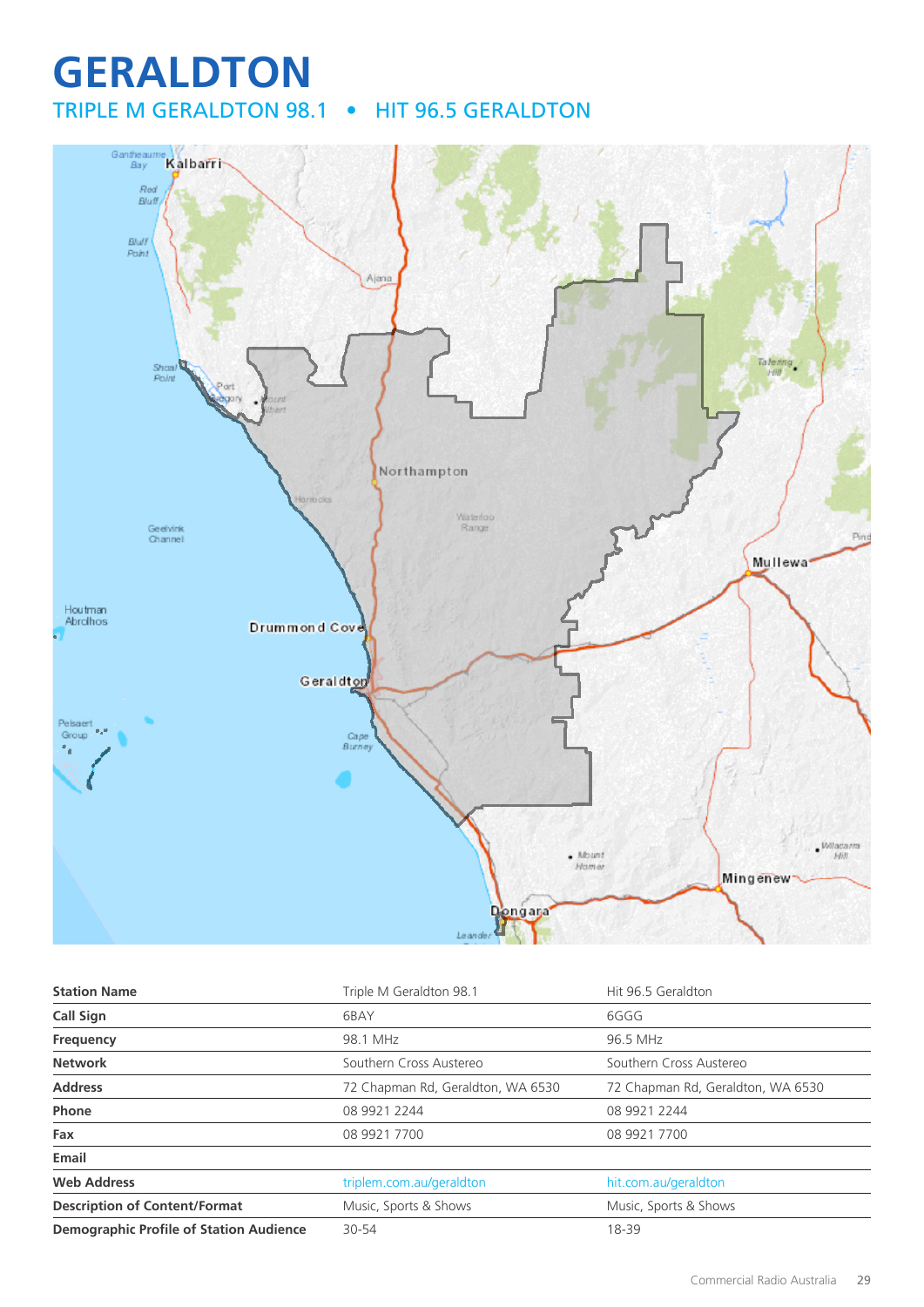# **GERALDTON**

Geraldton is situated on the coast approximately 420 kilometres north of Perth. The area is believed to be the site of the first European landing in Australia when the Batavia ran aground on the Abrolhos Islands. Being on the coast, Geraldton has a large fishing fleet, most of which is dedicated to cray fishing.

In comparison to the 2011 census, the population within the radio licence area of Geraldton has increased by 3.87% to 44,950. 50% of Geraldton's population is aged under 40. The birthplace for 81% of the population was Oceania including Australian, New Zealander, Indigenous and Islander persons.

8,564 people (19%) were attending an educational institution in 2016, with 48% of these in infants or primary, 36% attending a secondary educational institution, 10% attending TAFE and 7% attending university or another tertiary institution. 14,885 people (33%) already have a tertiary qualification; 24% of these have a degree and 76% have a certificate, diploma or another tertiary qualification.

Of the total dwellings in Geraldton (15,954), 32% are owned outright and 35% are mortgaged. Private rental properties represent 24% of total dwellings. 20% of the total households in Geraldton have a household income range between \$21,000 – \$41,999pa, 20% between \$42,000 – \$77,999pa and 11% between \$78,000 – \$103,999pa.

#### **AGRICULTURE**

Western Australia is one of the biggest producers of grain in the world. In the Geraldton radio licence area, over 259 thousand tonnes of wheat for grain and over 269 thousand tonnes of cereal crops for grain were produced.

The mid-west also produces significant quantities of wool, sheep for meat, cattle, goats and farmed aquaculture products. The farms in the region support over 116 thousand sheep and lambs.

#### MINING

Mining and mineral production continues to dominate the region's economy. The LNG, iron ore, gold and lithium industries will continue to be the major drivers of growth in the State's economy.

Geraldton is considered the Mining Hub of the Mid West, and is home to Karara Mining, the largest mining operation and the first magnetite mine in the Mid West.

#### EMPLOYMENT

The majority (56%) of the labour force of 21,156 is employed full time. The cray fishing industry is a significant employer for both boat crews and in seafood processing. Agriculture, Forestry and Fishing account for over 6% of employment in the region. The main industries of employment are:

- Education and Training/Health Care and Social Assistance;
- Wholesale Trade/Retail Trade/Accommodation and Food Services; and
- Manufacturing/Electricity Gas Water and Waste Services/Construction.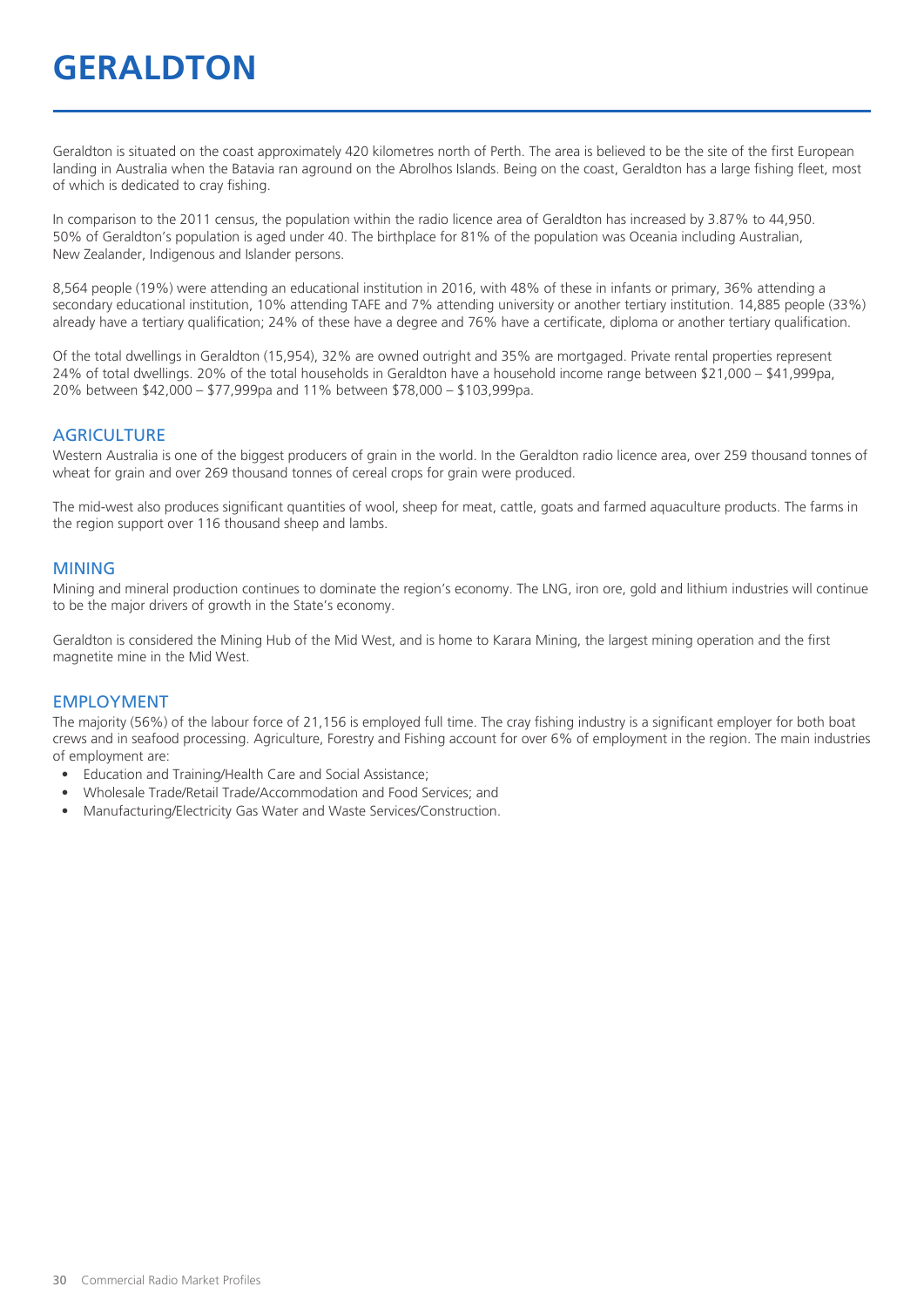# **GERALDTON**

### AGE COHORTS

| Age                   | Male   | Female | Total  | <b>Market</b><br>population |
|-----------------------|--------|--------|--------|-----------------------------|
| $10 + \gamma$ ears    | 19,217 | 19,577 | 38,794 | 86.3%                       |
| 0-9 years             | 3,053  | 3,103  | 6,156  | 13.7%                       |
| $10-17$ years         | 2,478  | 2,547  | 5,025  | 11.18%                      |
| 18-24 years           | 1,735  | 1,647  | 3,382  | 7.52%                       |
| 25-39 years           | 3,861  | 4,054  | 7,915  | 17.61%                      |
| 40-54 years           | 4,754  | 4,921  | 9,675  | 21.52%                      |
| 55-64 years           | 2,927  | 2,929  | 5,856  | 13.03%                      |
| 65-74 years           | 2,086  | 2,074  | 4,160  | 9.25%                       |
| $75+$ years           | 1,376  | 1,405  | 2,781  | 6.19%                       |
| Total 2011 population | 21,645 | 21,630 | 43,275 |                             |
| Total 2016 population | 22,270 | 22,680 | 44,950 | 100%                        |
| % change 2011-2016    |        |        | 3.87%  |                             |

### LABOUR FORCE

| <b>Employment classification</b> | Total  | Labour force |
|----------------------------------|--------|--------------|
| Full-time employed               | 11,742 | 55.5%        |
| Part-time employed               | 6,301  | 29.78%       |
| Not stated employed              | 1.297  | 6.13%        |
| Unemployed                       | 1.816  | 8.58%        |
| <b>Total labour force</b>        | 21,156 | 100%         |

### HOUSEHOLD INCOME

| Income range (pa)       | Total  | Occupied<br>dwellings |
|-------------------------|--------|-----------------------|
| $$0 - $7,749$           | 345    | 2.18%                 |
| $$7,750 - $20,999$      | 926    | 5.84%                 |
| $$21,000 - $41,999$     | 3,096  | 19.53%                |
| $$42,000 - $77,999$     | 3,227  | 20.35%                |
| $$78,000 - $103,999$    | 1,736  | 10.95%                |
| $$104,000 - $129,999$   | 1,581  | 9.97%                 |
| $$130,000 - $155,999$   | 903    | 5.7%                  |
| $$160,000 - $181,999$   | 622    | 3.92%                 |
| $$182,000 - $207,999$   | 446    | 2.81%                 |
| $$208,000+$             | 706    | 4.45%                 |
| Not stated              | 2,266  | 14.29%                |
| <b>Total households</b> | 15,854 | 100%                  |

### FAMILY STRUCTURE

| <b>Type of family</b>         | <b>Total</b> | <b>Total families</b> |
|-------------------------------|--------------|-----------------------|
| Couple families - Children    | 4,702        | 39.79%                |
| Couple families - No children | 4.997        | 42.29%                |
| Single parents                | 1.966        | 16.64%                |
| Other families                | 151          | 1.28%                 |
| <b>Total families</b>         | 11,816       | 100%                  |

## **OCCUPATION**

| <b>Employment classification</b>                                     | Total  | <b>Occupations</b> |
|----------------------------------------------------------------------|--------|--------------------|
| Managers/Professionals                                               | 5,416  | 28.01%             |
| Technicians & trade workers/<br>Community & personal service workers | 5,387  | 27.86%             |
| Clerical & administrative workers                                    | 2,367  | 12.24%             |
| Sales workers                                                        | 1,783  | $9.22\%$           |
| Machinery operators & drivers/Labourers                              | 4.047  | 20.93%             |
| Not stated                                                           | 335    | 1.73%              |
| <b>Total</b>                                                         | 19,335 | 100%               |

#### INDUSTRY

| Industry                                                                                                      | Total  | Workforce |
|---------------------------------------------------------------------------------------------------------------|--------|-----------|
| Agriculture, forestry & fishing                                                                               | 1,297  | 6.81%     |
| Mining                                                                                                        | 1,040  | 5.46%     |
| Manufacturing/Electricity, gas, water &<br>waste services/Construction                                        | 2,611  | 13.71%    |
| Wholesale trade/Retail trade/<br>Accommodation & food services                                                | 3,746  | 19.67%    |
| Transport, postal & warehousing/<br>Information, media & communications                                       | 1,357  | 7.12%     |
| Financial & insurance services/<br>Rental hiring & real estate services/<br>Administration & support services | 1.048  | 5.5%      |
| Professional scientific & technical services                                                                  | 731    | 3.84%     |
| Public administration & safety                                                                                | 1,241  | 6.52%     |
| Education & training/Health care &<br>social assistance                                                       | 4,168  | 21.88%    |
| Arts & recreation services                                                                                    | 153    | 0.8%      |
| Other services                                                                                                | 813    | 4.27%     |
| Not stated                                                                                                    | 842    | 4.42%     |
| Total                                                                                                         | 19,047 | 100%      |

#### ANNUAL HOUSEHOLD EXPENDITURE

| <b>Product or service</b>            | $$000's$ (pa) |
|--------------------------------------|---------------|
| Food & non-alcoholic beverages       | 199,075       |
| Alcoholic beverages                  | 25,852        |
| Clothing & footwear                  | 34,944        |
| Household furnishings & equipment    | 50,689        |
| Furniture & floor covering           | 17,271        |
| Household appliances                 | 13,253        |
| Household services & operation       | 35,884        |
| Medical care & health expenses       | 80,542        |
| Motor vehicle purchase               | 25,181        |
| Motor vehicle running costs          | 115,714       |
| Recreation                           | 148,738       |
| Recreational & educational equipment | 34,928        |
| Holidays                             | 66,291        |
| Personal care                        | 24,535        |